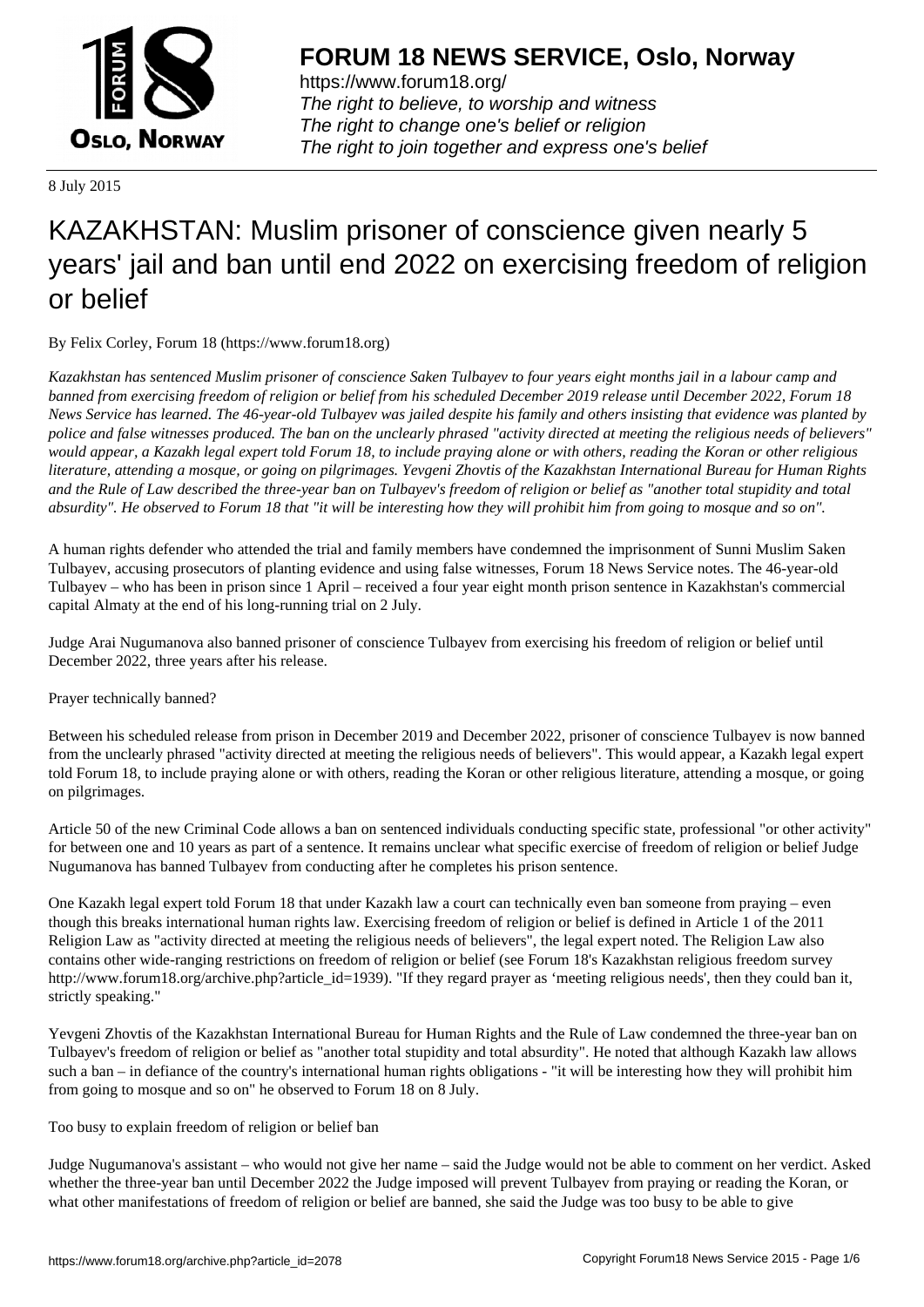"Absolutely fabricated"

One of prisoner of conscience Tulbayev's family friends, Askar Sattarov, insisted that the case was "absolutely fabricated". "Those who organised this spectacle committed fundamental mistakes," he told local KTK television immediately after the verdict was announced. "They have no understanding in questions of religion. For them, any person who engages in freedom of religion or belief is an extremist."

## No funds for appeal

Judge Nugumanova had not yet completed the written verdict as of late on 7 July, her assistant told Forum 18 from Almaty's Bostandyk Court No. 2 at the end of the working day on 7 July. She said the 15-day period for lodging an appeal to Almaty City Court begins when Tulbayev's lawyer receives the written verdict.

Tulbayev's family told Forum 18 they have no money to fund a lawyer to appeal against the verdict. "The lawyer Zhandos Bulkhaiyr worked for free, taking only small amounts for expenses," Feruza Tulbayeva, Tulbayev's sister, told Forum 18 on 7 July. "He defended Saken well and we're very grateful to him, but he can't carry on working for no money."

Transfer to distant labour camp?

Tulbayev's family fear that if any appeal fails and the sentence comes into legal force, Tulbayev could be transferred to serve his sentence in a labour camp far from Almaty. "At the moment the prison is only 40 minutes away by bus, but if he's transferred for example to North Kazakhstan Region, he would be so far from us," Tulbayeva told Forum 18.

Prisoner of conscience Tulbayev is still being held at Almaty's Investigation Prison, to which he was transferred soon after his 1 April arrest:

Almaty Investigation Isolation Prison No. 1 LA 155/1

050004 Almaty Region

Almaty

Prospekt Seifullina 473

Kazakhstan

No family visits, beard shaved, no Koran – and no prayer mat?

Tulbayev's family have been allowed no private meetings with him since his 1 April arrest. The only time they could see him and talk very briefly with him was at court hearings. They have been able with great difficulty to hand in parcels for him at the prison with food, glasses and clothes (see F18News 10 June 2015 http://www.forum18.org/archive.php?article\_id=2072). It is unknown whether he has received all these parcels.

Following his transfer to the prison Tulbayev's relatives were twice refused permission to hand over a copy of the Koran for him and prison authorities have defended this denial to Forum 18. Also, his beard has been forcibly shaved and clothes changed (see F18News 10 June 2015 http://www.forum18.org/archive.php?article\_id=2072). Tulbayev also asked for a prayer mat. Family members told Forum 18 he remains without a Koran, but it remains unclear if he is now allowed a prayer mat or not.

Police "extremist" register

The 16 April indictment in Tulbayev's case – seen by Forum 18 - reveals that even before the criminal case was launched, he "is on the register of the Department for the Struggle with Extremism of Almaty City Police as an active member of the religious extremist organisation Tabligh Jamaat".

Tabligh Jamaat, a Muslim missionary movement, was banned as "extremist" in Kazakhstan by a court in the capital Astana in February 2013 (see F18News 12 December 2014 http://www.forum18.org/archive.php?article\_id=2023).

Trials of people alleged to be part of Tabligh Jamaat have been surrounded in secrecy. Such trials in South Kazakhstan Region ended in December 2014 with a three-year prison sentence being imposed, and in Taldykorgan [Taldyqorghan] in Almaty Region five prison terms of between 18 and 20 months were imposed (see F18News 14 January 2015 http://www.forum18.org/archive.php?article\_id=2027).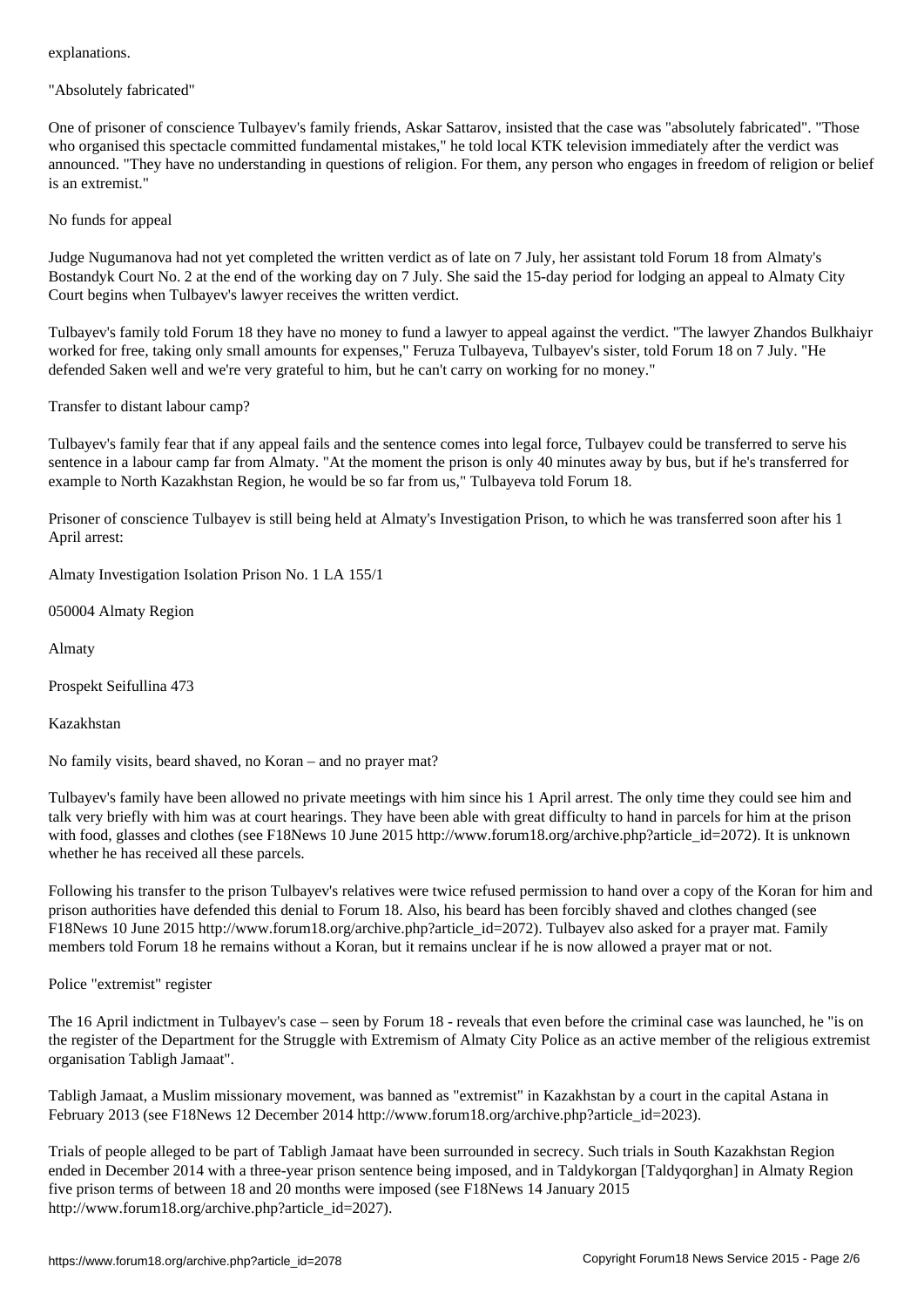Forum 18 has been unable to find out what being "on the register" of the Department for the Struggle with Extremism means, or how many people are subject to such police scrutiny. The man who answered the phone there on 7 July claimed to Forum 18 it was a wrong number, but refused to say which Department Forum 18 had reached or give any other number for the Department for the Struggle with Extremism.

### Secret state surveillance

Zhovtis of the Kazakhstan International Bureau for Human Rights and the Rule of Law notes that the police Department for the Struggle with Extremism compiles a list of individuals who according to its information are members or active participants in any organisation on the list of banned organisations (extremist, terrorist and radical). "The police then undertake secret surveillance of these people," he told Forum 18.

All religious or belief communities are thought to be under surveillance by the ordinary police and National Security Committee (KNB) secret police (see Forum 18's Kazakhstan religious freedom survey http://www.forum18.org/archive.php?article\_id=1939). Forum 18 knows of several prominent leaders of registered Protestant churches who have discovered over the past 10 years that the police and KNB secret police have placed them on a "signal register" (signalny uchet in Russian). In cases known to Forum 18 this then prevents them from changing their officially-registered place of residence, selling a legally-owned car, or gaining state child benefit for newly-born children (see eg. F18News 6 May 2011 http://www.forum18.org/archive.php?article\_id=1568). Individuals under state surveillance are also subject to close scrutiny and questioning when leaving Kazakhstan.

KNB secret police surveillance can also lead to state attempts to discredit or blackmail people (see eg. F18News 16 April 2013 http://www.forum18.org/archive.php?article\_id=1825).

## First fined, then criminal case opened

Tulbayev, a devout Muslim, was fined in absentia on 30 December 2014 for preaching to passengers at a railway station in Oskemen and did not pay the fine. Such missionary activity without state permission is illegal, in defiance of Kazakhstan's international human rights obligations. On 10 February 2015 – unknown to Tulbayev – the criminal case against him was opened (see F18News 10 June 2015 http://www.forum18.org/archive.php?article\_id=2072). Prosecutors alleged that he had given a book and two copies of an 11-page leaflet to two young men outside an Almaty mosque after Friday prayers on 6 February. The young men are claimed to have "voluntarily" handed in the literature and were questioned by police on 10 February, according to the 16 April indictment.

## "Expert analysis"

On 10 February Captain Dias Shortanbayev, Deputy Head of the Investigation Department of Almaty Police, commissioned an "expert analysis" of the book and the 11-page leaflet from Almaty's Institute of Judicial Expertise. After 10 hours of analysis, "experts" Kadyrkul Yesilbayeva and Dinara Musina presented their conclusion (seen by Forum 18) to Shortanbayev the following day.

The "experts" concluded that the mostly Russian-language book – "Fazail Amali" by Muhammad Yusuf Kandhlawi, published in Russia in 2007 – did not incite religious hatred or call for the overthrow of the constitutional order. They found that the leaflet (in both Kazakh and Russian) did incite religious hatred, though it did not call for the overthrow of the constitutional order. They concluded that both the book and the leaflet contained ideas from the banned Tabligh Jamaat movement. Testimony at the trial from an official of the state-backed Muslim Board contradicted this claim (see below).

## Raid

At about 10.30 pm on the evening of 11 February, police raided the four-room flat in Almaty's Bostandyk District which Tulbayev shares with his 82-year-old mother, his wife Rumina Fakhrudinova, two of his three children, his sister Feruza Tulbayeva and her child. During their three-hour search, officers confiscated notes and booklets. On leaving the flat, they also claim to have found 43 copies of a leaflet which Tulbayeva insisted to Forum 18 had been planted (see F18News 10 June 2015 http://www.forum18.org/archive.php?article\_id=2072). The raid was filmed by the police, but the recording shown in court has breaks in it – attributed by the police to battery problems (see below).

On 12 February Captain Shortanbayev sent the further texts they confiscated or claimed to have confiscated from Tulbayev for "expert analysis". The 13 March analysis from the same Institute of Judicial Expertise, which took 20 hours to compile, was conducted by the same Musina and another "expert", Bibigul Zhumasheva.

The analysis concluded that two of the texts (a Russian-language brochure "The Bloody Legacy of Wahhabism" and an 11-page leaflet calling for the creation of a caliphate) contained incitement to religious hatred. None of them contained calls for the overthrow of the constitutional order.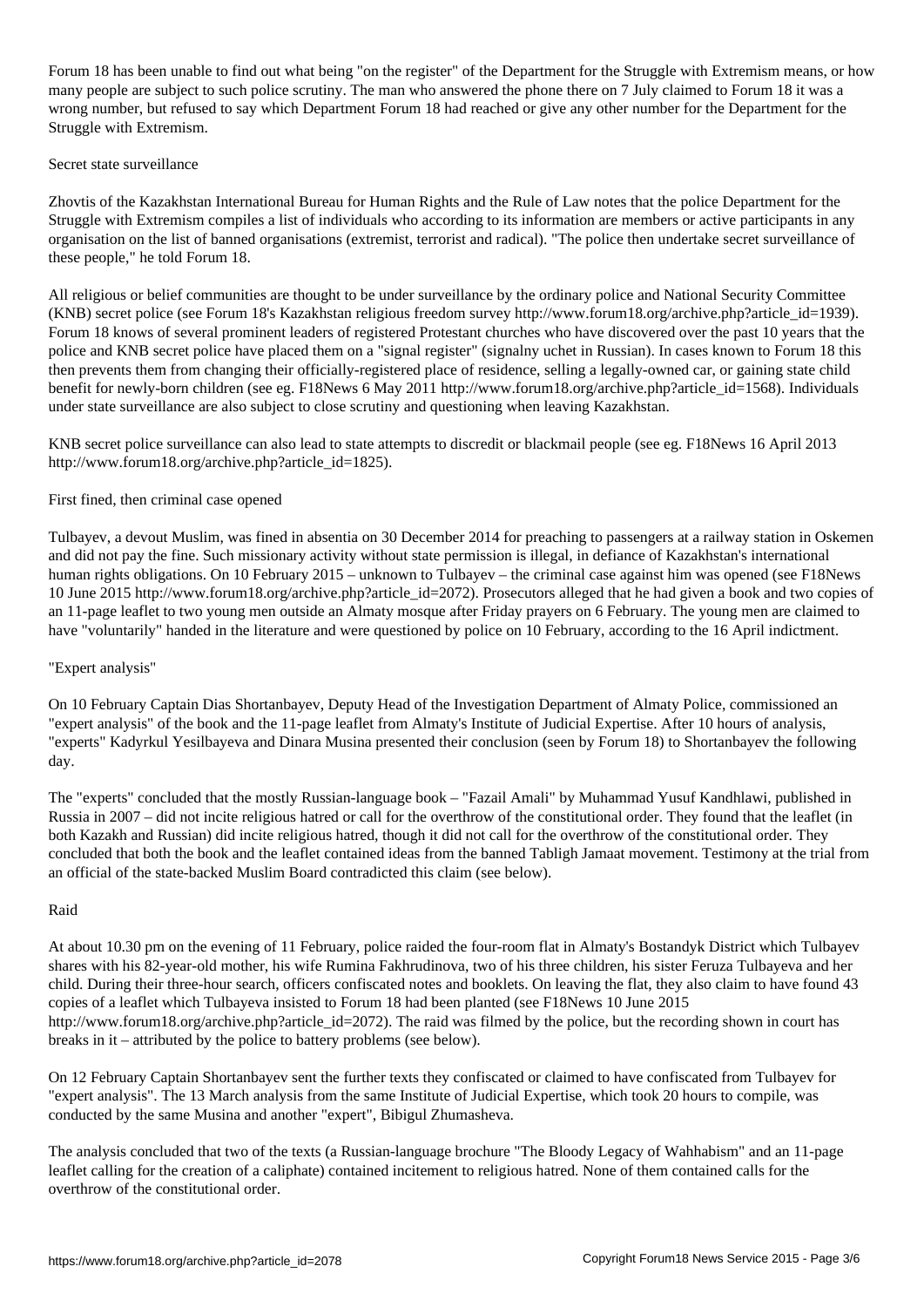have picked up a copy there. They insist the 11-page leaflet was planted by police.

#### No comment

Captain Shortanbayev declined absolutely to discuss the case he prepared against Tulbayev on every occasion Forum 18 called him, including on 7 July.

Musina declined to comment on her "expert analyses" or her subsequent testimony during the trial. "We don't have the right to give such commentary," she told Forum 18 from Almaty on 7 July. But she insisted that "we are independent experts who take no side in a case".

Asked about the lawyer and family's insistence that the 11-page leaflet for which prisoner of conscience Tulbayev was prosecuted was a Wahhabi, not a Tabligh Jamaat text, she stood by what she had written in her analysis. Testimony at the trial from an official of the state-backed Muslim Board contradicted her claim (see below). She insisted that she had no knowledge of the provenance of the texts. "We analyse what we are presented with."

## Charges

On 1 April Tulbayev was arrested and held at the local police station. After a court ordered he be held in pre-trial detention, he was transferred to Almaty's Investigation Prison, where he has been held ever since. Prisoner of conscience Tulbayev was charged under Criminal Code Article 174, Part 1 and Criminal Code Article 405, Part 2. Like most of the new Criminal Code, Articles 174 and 405 came into force on 1 January 2015 (see F18News 9 July 2014 http://www.forum18.org/archive.php?article\_id=1976).

Article 174, Part 1 punishes "incitement of social, national, clan, racial, or religious hatred or antagonism" with imprisonment of two to seven years. This replaced the old Criminal Code's Article 164 under which both retired Presbyterian Pastor Bakhytzhan Kashkumbayev and atheist writer Aleksandr Kharlamov have been investigated (see F18News 10 June 2015 http://www.forum18.org/archive.php?article\_id=2072).

Article 405, Part 2 punishes "Participating in the activity of a social or religious association or other organisation after a court decision banning their activity or their liquidation in connection with extremism or terrorism they have carried out" with a fine or up to two years' imprisonment.

The case was prepared in Kazakh, a language Tulbayev's family insist he does not speak well. It was finally completed and handed over to Almaty's Bostandyk District Court No. 2 on 6 May.

## Trial

The trial began at Bostandyk District Court No. 2 in Kazakh with an initial hearing on 22 May, with a further hearing on 27 May. It was only from the 28 May hearing that the language of the hearings was changed to Russian at Tulbayev's lawyer's request. The prosecution was then ordered to translate all the case materials into Russian.

Prisoner of conscience Tulbayev was brought to and taken from each hearing in handcuffs, and even remained handcuffed during some hearings.

The state-sponsored "experts", Musina and Zhumasheva, had difficulty answering defence lawyer Bulkhaiyr's questions in court, but insisted the 11-page leaflet was a Tabligh Jamaat text. Judge Nugumanova eventually acceded to the lawyer's request to allow a Muslim theologian to be questioned. Alai Adilbayev, a member of the state-backed Muslim Board's Council of Scholars, told the court that the leaflet was not from Tabligh Jamaat but was of Salafi Muslim content.

Like Tabligh Jamaat, Salafism is banned in Kazakhstan (see F18News 29 November 2011 http://www.forum18.org/archive.php?article\_id=1640). Publications from this school of Islamic thought are banned and those who possess them prosecuted (see F18News 17 April 2015 http://www.forum18.org/archive.php?article\_id=2056).

Tulbayev insisted that the 11-page leaflet contradicted his religious views and had been planted by police. The video recording of the search, which has frequent breaks and was shown in court, depicts a systematic search of the Tulbayev family flat. But suddenly at the end Captain Shortanbayev allegedly remembered they had forgotten to search the entrance hall, Kazis Toguzbayev of Radio Free Europe noted on 2 July. When Shortanbayev returned to the hall, he "found" the 11-page leaflet. He also "found" 43 copies of a leaflet in Kazakh, which Tulbayev cannot read (see F18News 10 June 2015 http://www.forum18.org/archive.php?article\_id=2072).

Questioned in court, investigator Captain Shortanbayev explained the frequent breaks in the video recording as due to battery problems.